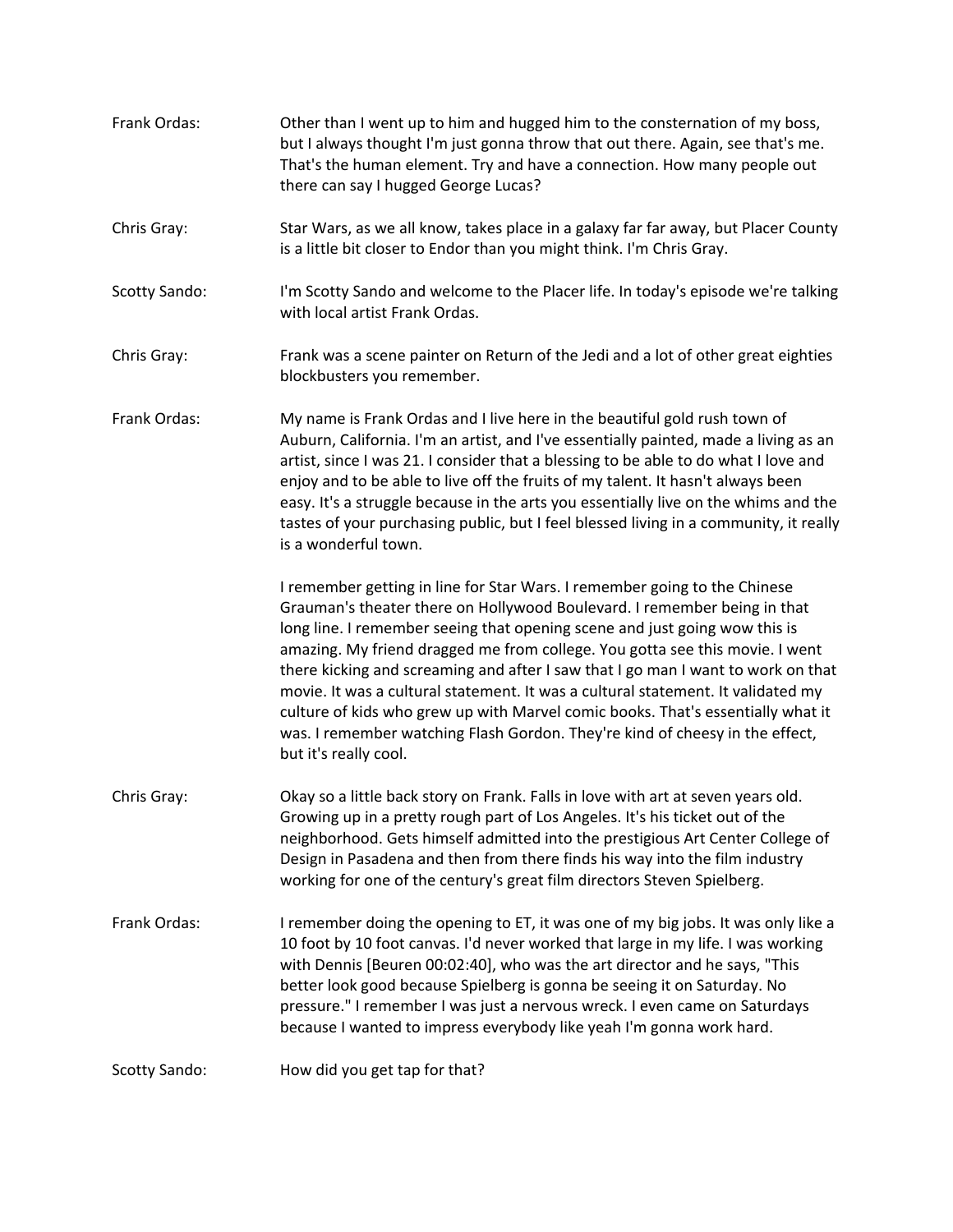- Frank Ordas: How did I get tap for that? George Lucas always wanted to go to my Alma Mater, which was Art Center College of Design in Pasadena. When he got a scholarship to go to UFC, then that's where he went. When they were looking for another artist where did they go to? They went to Art Center. I was one of the top students there so I got recommended. That's how I landed the job. It was being at the right place at the right time. That's how destiny works out.
- Speaker 4: It is your destiny.
- Scotty Sando: After working on ET with Steven Spielberg, Frank goes to work on Return of the Jedi with George Lucas.
- Frank Ordas: There were three of us who worked in the matte painting and that's the department essentially that paints the backgrounds. If you see Return of the Jedi, there's a scene where Darth Vader on a ship is entering this docking bay. There's literally a series of about four of five matte paintings. That's what they call establishing shots. Gives you the feel of the movie. Those are all paintings with the addition of some models. Okay? That was done by three of us. Last movie there were 64 people who worked in the background. Okay? When I worked there, each of us directed our shot along with the supervisor. I was responsible for my shot.
- Scotty Sando: One cool part about Frank's job is he gets to go from working matte paintings to working on models like the most dreaded weapon in the galaxy, the Death Star.
- Frank Ordas: I worked on that. I was able to work in the model department. I worked directly with George Lucas. He'd come in, okay Frank do this, do that. Oh yeah that looks good. He's not a man of many words. It's like great. Do this. Okay next. I was also able to work in the art departments. I've worked on four Star Treks. I was able to move around like I said. They needed an extra for Indiana Jones, I was on set with a little loin cloth and turban. I got paid a dollar from the screen actors guild for being half naked. Small little person on the screen that only I know that's me.

Imagine if you had three artists all about 24 years old, 23, 24. Okay? I was just out of college. I'd just been out of college for about a year or two. We're all assigned to create these visuals for Star Wars. We're painting them. We're actually doing a traditional application on either glass or large pieces of Masonite and we're creating these backgrounds for this movie. Everything was done by hand, whether it was for models, whether it was animated. Everything was done on film, which means even the editors were cutting and splicing pieces of film. There was this very human element where if they needed somebody on set, I actually acted in one of the movies, where they'd call us and we'd go act. Again, can you see what's happened here? There's a very human element where they needed help to blow something else. We need some guys to hold some things. We're gonna blow this up. We'd all stop what we were doing, go on stage, and participated just like kids blowing things up.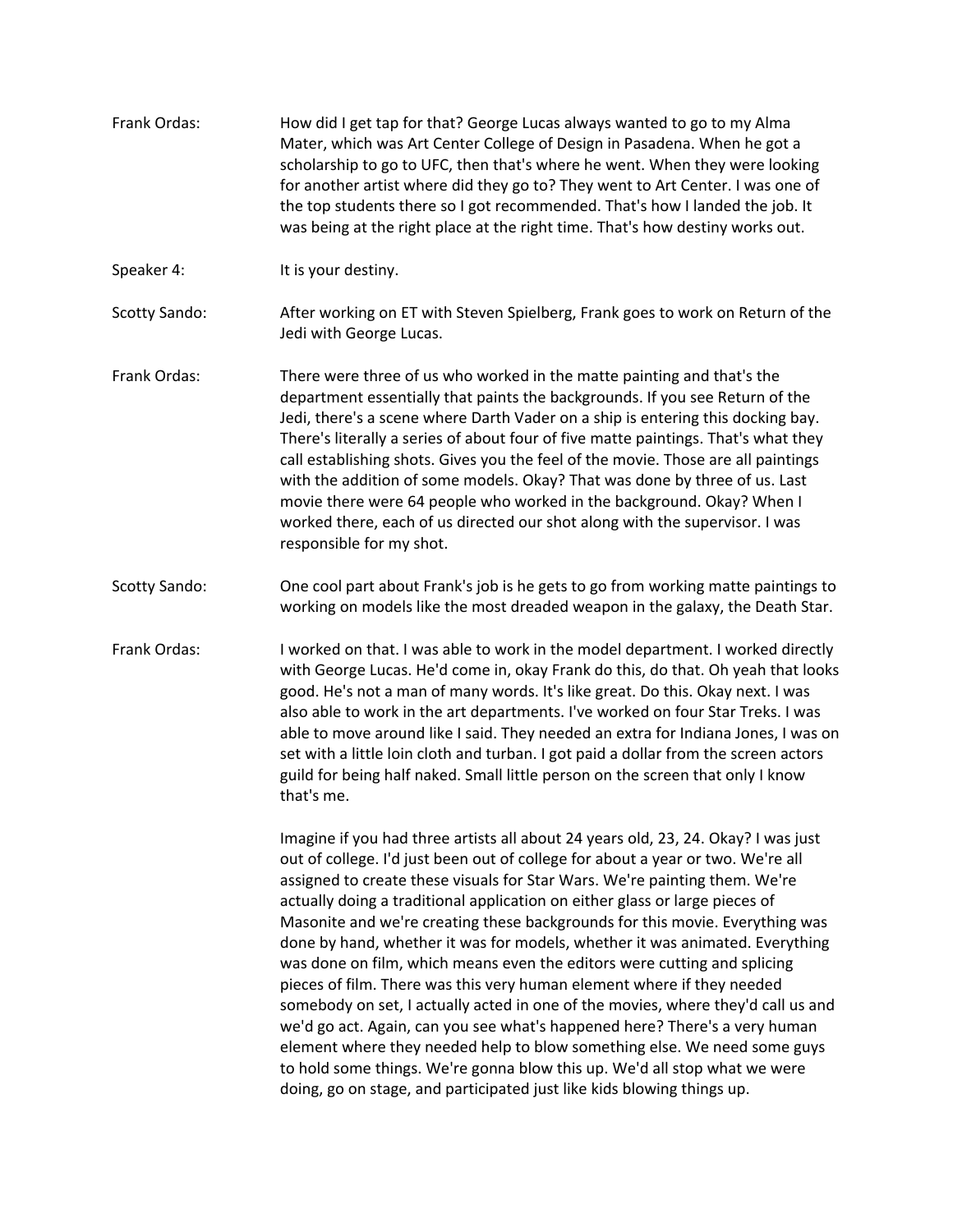- Chris Gray: Do you remember what you blew up?
- Frank Ordas: Uh yeah we blew up, in Jedi, we blew up Jabba's barge. That was great. We were up watching that get blown up. That's the only thing I can remember because that was the big thing because these guys they built this thing to blow it up. It was like everybody came out of the building to watch this. I remember the opening to Jedi. I was a nervous wreck because we knew our shots were coming up at the very beginnings so it was kinda like oh man this better look good, this better look good, and say yes. It looks good. Okay good.
- Scotty Sando: Are there any scenes from Jedi that you're particularly proud of looking back now or at the time back then you thought I really have my heart set on this one scene?
- Frank Ordas: I think the opening scenes of Jedi still hold up. I did one scene with the million falcon where Lando, Chris walking towards it. I thought it was a great shot, but the way it was shot it didn't turn out. In fact, I was just on the internet and somebody voted that image the worst matte painting in Jedi. Again, I thought it was pretty good, but the way it was filmed it looked like a painting. Those sort of things will drive you crazy. Of course, you'll have somebody go it was the worst matte painting. Then on the other hand, there's this scene at the end where Darth Vardar throws the emperor down into that shaft. That's my painting. I thought it was okay, but there's some people just love that. Oh yeah I remember that. Okay. Sometimes it could be your favorite, you don't get that reaction from the movie audience.

In fact, the [inaudible 00:08:11] cameraman, Terry Costner when George is coming through, he was photographing everybody, there's a photograph of me which was really cool. I've got a picture of George talking to me with Joe Johnson, the art director, and Tom Smith who ran ILM for George. I'm describing that scene. I had put a lot of blue in that shaft and I thought George was gonna say that's no good or whatever and he goes yeah okay that looks good. What are you gonna do here? I go, well I'm just gonna give it a little bit more depth. Okay. That's cool. That's it. Okay next. That's how it was other than I went up to him and hugged him to the consternation of my boss, but I always thought I'm just gonna throw that out there. Again, that's me. That's the human element. Trying to have a connection. How many people out there can say I hugged George Lucas? Okay. I did. I figured I was his employee. I was 25 years old, I think, at that point. I figure what is he gonna do? Fire me? I just figured I'd just hug the guy.

Chris Gray: Did he give you a hug back?

Frank Ordas: No. He stiffened up. It was really weird. He just kind of stiffened up like okay. What's this kid doing? You have to remember I was 25 years old. I was really wild.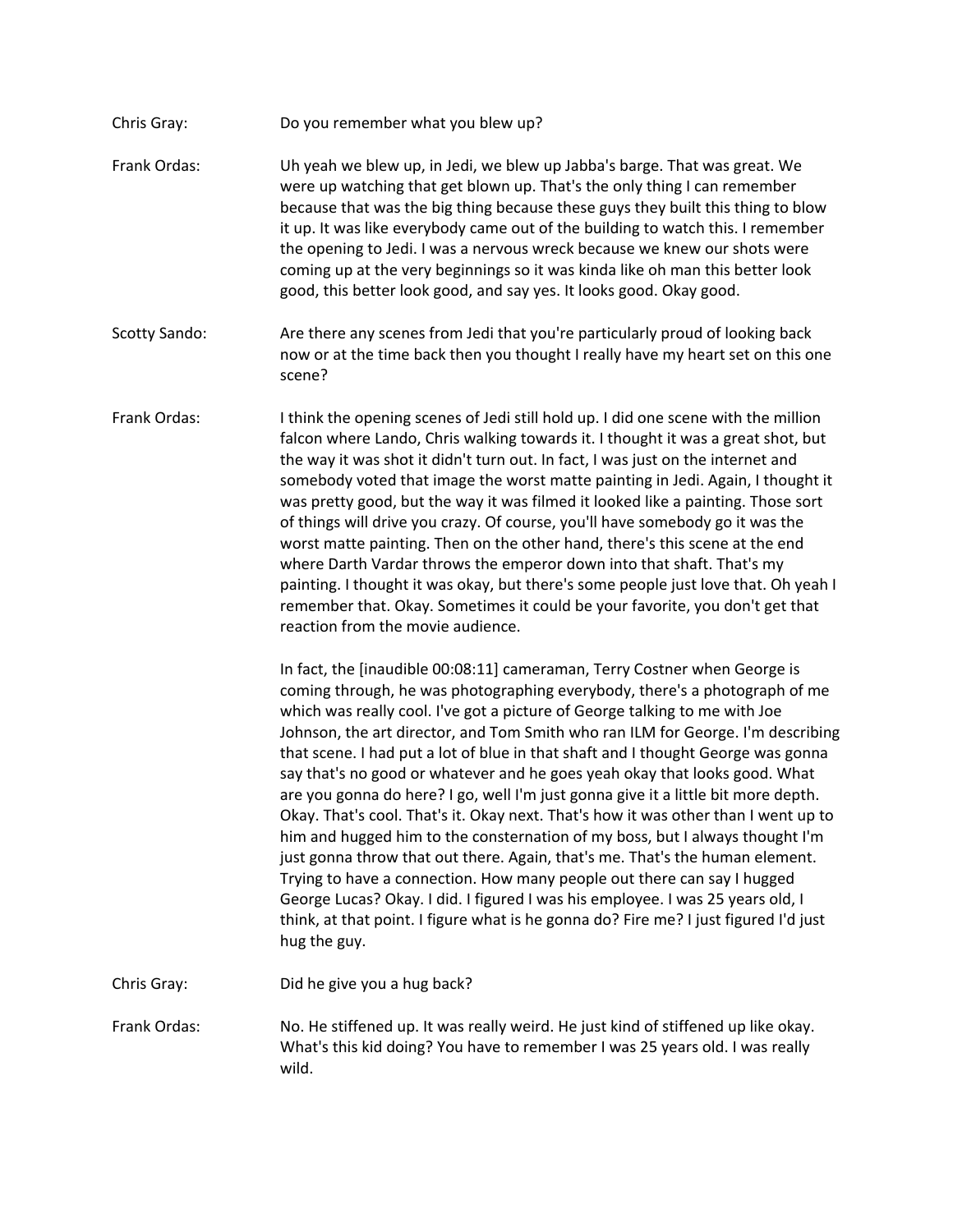## Chris Gray: No regrets?

Frank Ordas: Absolutely none. I'd do it again. At that time, we're talking early eighties ILM was still considered, we were at the top of our game, so a lot of movie stars came in there, musicians, to see what we were up to. It's like these are the guys who create special effects. It's cool. I want to see it. I want to see what the Death Star actually looks like. I want to see what the Millennium Falcon model actually looks like. I hear these backgrounds are paintings. I want to see one of these paintings. Okay? Some of them were disappointed because we're painting for the camera. Probably my favorite [inaudible 00:09:55] story I think was meeting Michael Jackson. Michael Jackson came by with his little monkey and at that time I guess he was getting a nose job because he had that little white mask over.

Scotty Sando: You say it like it's just common. He just came in with his monkey.

Frank Ordas: Yeah. He came in with his monkey. He was being led around. He was with one of my idols which was Quincy Jones because I was into jazz and Walking in Space was one of my favorite albums. He'd come up to us. He goes oh. I just started to talk like him. I'm sorry. Sorry Michael. Wherever you are. I didn't mean to imitate you. He says if I could paint like you guys I'd give up singing. Somebody famously said I don't think you would take the hit in money. At that time working on Captain Eel and I remember seeing him at a party. We had a party over at Skywalker and at that time I was always very bold about walking up to people that I liked. I walked up to Quincy Jones and I said, "You know Quincy I just love your music. I love Walking in Space." He kind of just stopped. He goes, "You know that album?" I goes, "I love that album. Killer Joe." I just rattled off. He goes, "Whoa man that's cool. You want to party with me tonight?" I go, "Yeah." I hung out that evening with Quincy Jones. At that time his wife was Peggy Lipton from the Mod Squad. The daughter she was holding is now that actress that was in The Office.

Chris Gray: That actress is Rashida Jones who plays Karen on The Office.

Frank Ordas: Michael Jackson was kind of in tow, kind of like a little puppy dog. He was just by himself. I tell this story because here's the guy who's on top of the world, just kind of lonely. Literally just holding up the wall and just wanted to be left alone. It was kinda sad and tragic. The real personality for him at that time, like a father figure, was Quincy Jones. He was just going in tow. I didn't speak to Michael other than when I was at ILM because he just put out that vibe that I don't want nobody to talk to me. I just want to be left alone. It was really sad.

> Then other people like Robin Williams. I remember meeting him. He was just the nicest guy. Very calm. Then you meet other people and you just go, man they're real idiots. Nicest guy I met was Luke Austin Jr. I worked with him on Enemy Mind. We were talking with him for hours during shoots and just sitting down just talking like you and me. Then other actors had a chip on their shoulder. You really could see people the way they are. No, the Michael Jackson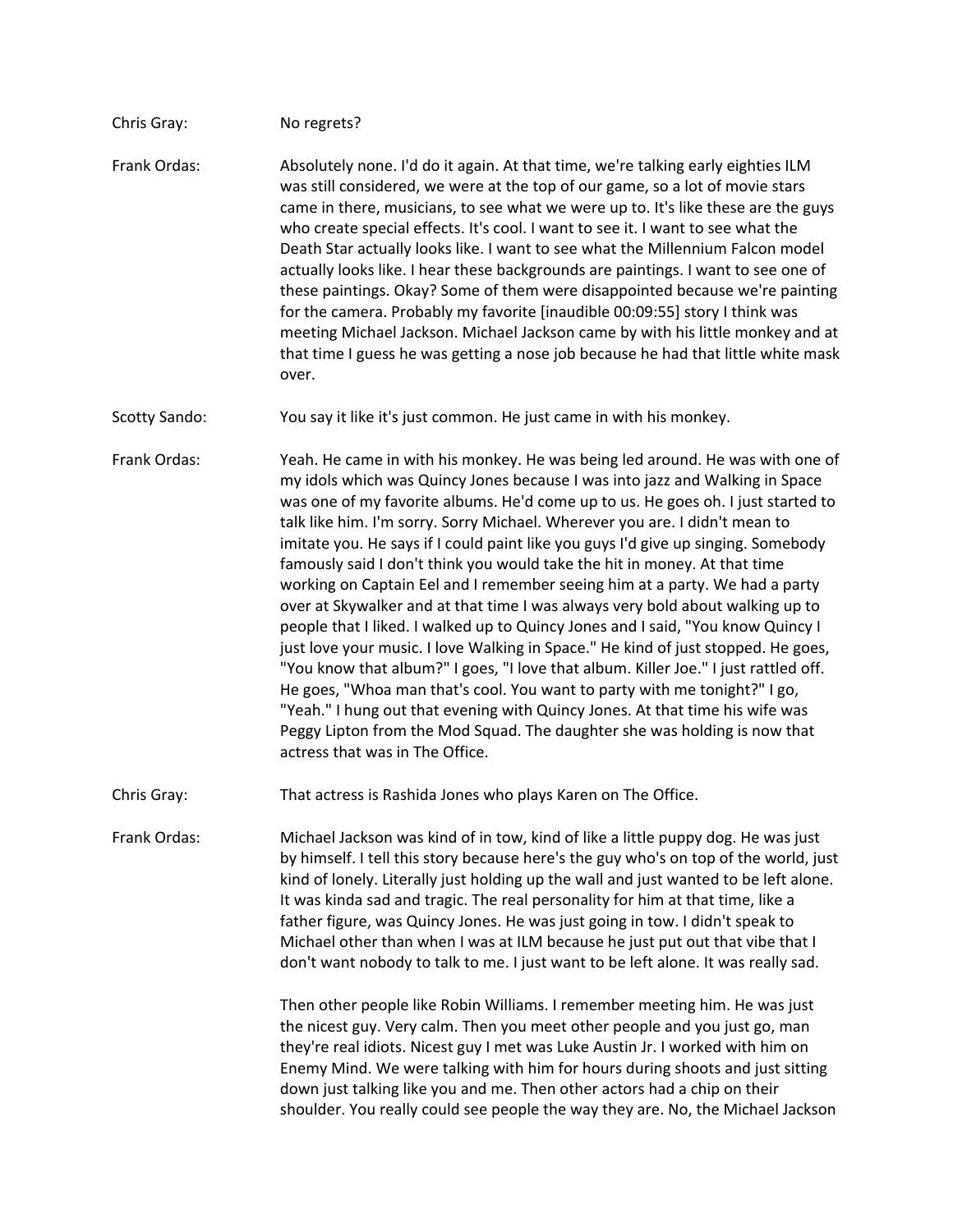experience was really telling because obviously his life ended tragically, but to kind of see that first hand ... A lot of these people, like with George when he was working around him, he's a very shy person. Doesn't open up unless it's to somebody he really knows.

I remember when I was working for Indiana Jones, at that time all these video games, like arcade, Spielberg brought two of these to the set. One was this arcade game where it was kind of like a Monte Carlo game. I forgot what the other ... Anyway I was in there playing on that and he was in there playing for the other and we're both in there playing this game. It was one of those funny moments where one of the producers came in and goes okay, "Steven, we gotta shoot. We need you." He goes, "Oh no. I'm at 50,000 right now. I can't quit." We're in there another 30 minutes. I should be working, but I figure okay if he's there, I can be here. He's trying to hit another 50,000. Everybody's waiting for him.

- Scotty Sando: Sorry folks. Steven's going for a high score.
- Frank Ordas: He was going for a high score. Those were the funny light moments. At the end of the day we're all human right? That's a fun story.
- Scotty Sando: That is a fun story.
- Chris Gray: That's a great story. How did you end up in Placer County?

Frank Ordas: I wanted a place that was Christian friendly. I wanted a place that was at least where people were open minded to different belief systems. I wanted a place that was a wonderful wholesome environment to raise my two young children. We had homeschooled them for a bit, but we wanted to enter them into the public school system. We had some friends that moved up here and they said, "You need to consider Placer County, especially Auburn." We visited up here and literally put my house up on the market in the Bay Area to move to Auburn. I chose Auburn. Being an artist I can essentially live anywhere as long as there's a FedEx. I just love the beauty of the fact that you can mountain bike. I was a mountain biker. I also like the fact that there was a symphony. There's the arts. There's a radio station. Here in Placer County you guys doing podcasts. In fact, I recently did a project for a Hollywood director who moved into town and I asked him, "Why'd you come to Auburn?" He goes, "Well, first of all, we have horses so we wanted a place that was horse friendly and we wanted a place where I can get to the airport quickly because I have to still direct films in Hollywood, and all of culture is here."

Chris Gray: What makes it a good place to make art?

Frank Ordas: What makes it a good place to make art? A good artist can make art anywhere, but if you have other artists who are talented in their field, who are accomplished in their field, and if you're surrounding by these people, then you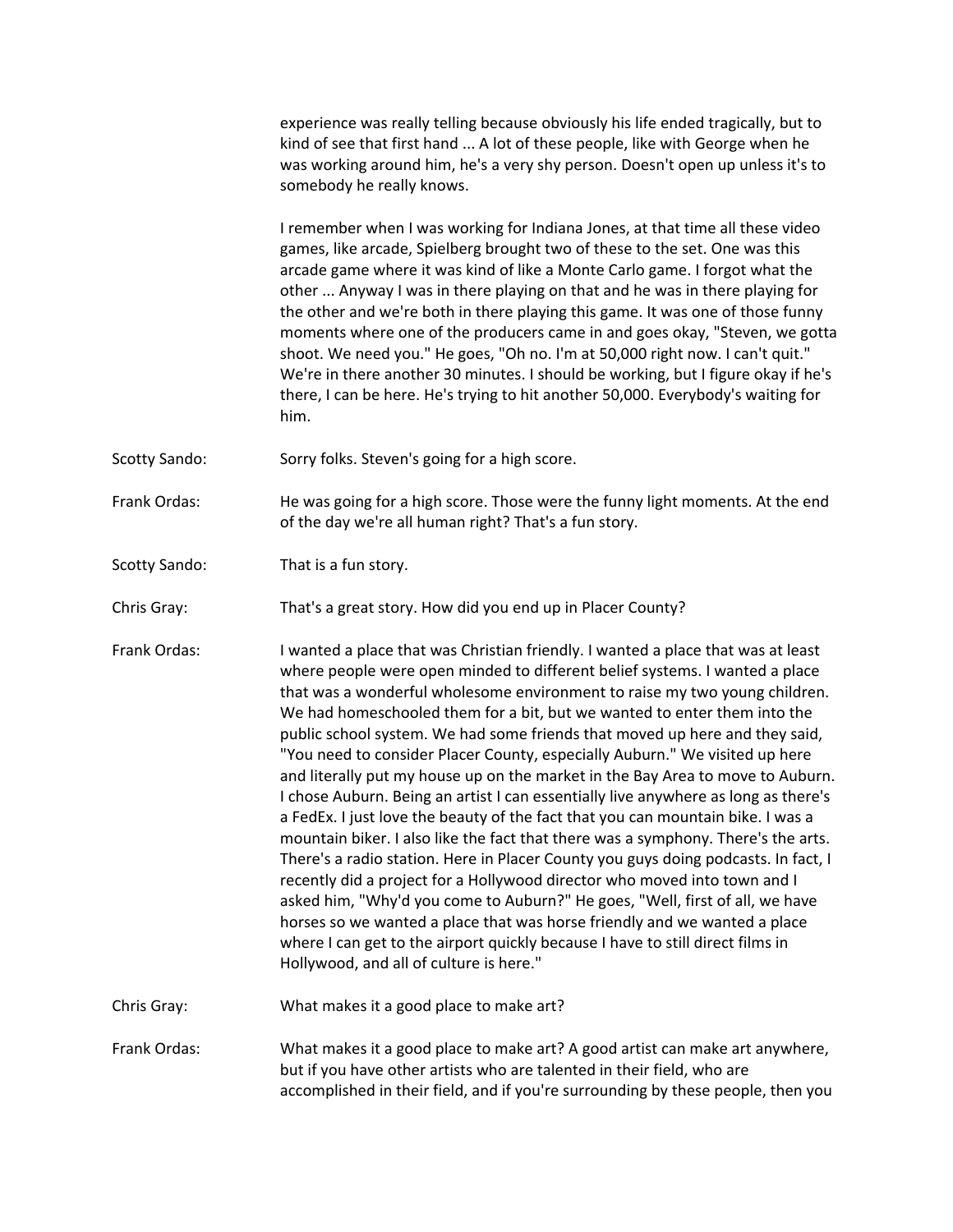have fellow travelers who also can speak into your life. I feel fortunate that there's some world class artists in this town. I'm always inspired and challenged. I don't feel by any stretch of the imagination that I've arrived. There's so many good people here.

Scotty Sando: How have the people and the landscape of Placer County intersected your life artistically?

Frank Ordas: That's a great question. A lot of it has to do with my faith. What a man produces is essentially what he feels in his heart. I tend to paint people from a wide spectrum of life. People that come into my gallery, not just the successful, but also the people that struggle. I believe the God spark is in everybody and every part of humanity. It's part of my vocation to bring that out in my portrait paintings and in any other type of painting. Also, when I paint landscapes, it's the wonderful creation of God. When I paint, I do have a historical reference in terms of the importance of the arts and how the arts impact the environment, how you impact the world with essentially the message or the messaging that's in your art. What's amazing with art is that it stops time. I'm a little older than you guys. What you end up finding out when you get older, time just really starts racing.

> There's part of me goes how do I just hold on to this moment? You can't because you're moving through time and one day you wake up, it's kind of like that Talking Head song, I'm dating myself here, I've got my beautiful wife, I've got my beautiful family, my God how did I get here? With art, you have a record of what you were thinking, what you were feeling. That's what's great about movies. You can go back and you can see how men treated women versus now and vice versa. It's an amazing thing. Arts and books, they give us that. They give us that moment in time. You can look back in the early Star Wars where you can just see really George Lucas, his world view, his corniness because a lot of his humor is very corny and in many ways it's very innocent and he showed that in his movie American Graffiti, you saw that and how in that moment in time ... I remember cruising. You guys probably haven't done any of that, but I remember getting in hot rods. We're talking 1974, '75, getting in my friend's supped up hot rods going down Whittier Boulevard checking out the girls and the action. That was part of our culture. If you see that movie, it's a record in time because that doesn't happen anymore.

Chris Gray: You've talked a little bit about why art is important to you, helping you connect with people and helping people connect in general. I wonder if you have any thoughts on why the arts are important to communities?

Frank Ordas: That's a good question. The arts are a temperature of where that community is at. It's a social thermometer. It's a barometer and gauge of the quality of life for that community. A community that has a symphony, that has like our state theater. I'll use our town. Like a state theater which wants to show movies from the past to in essence, enlighten the people of the community what is done. Here's a little plug, there's gonna be a sci-fi festival at the state theater in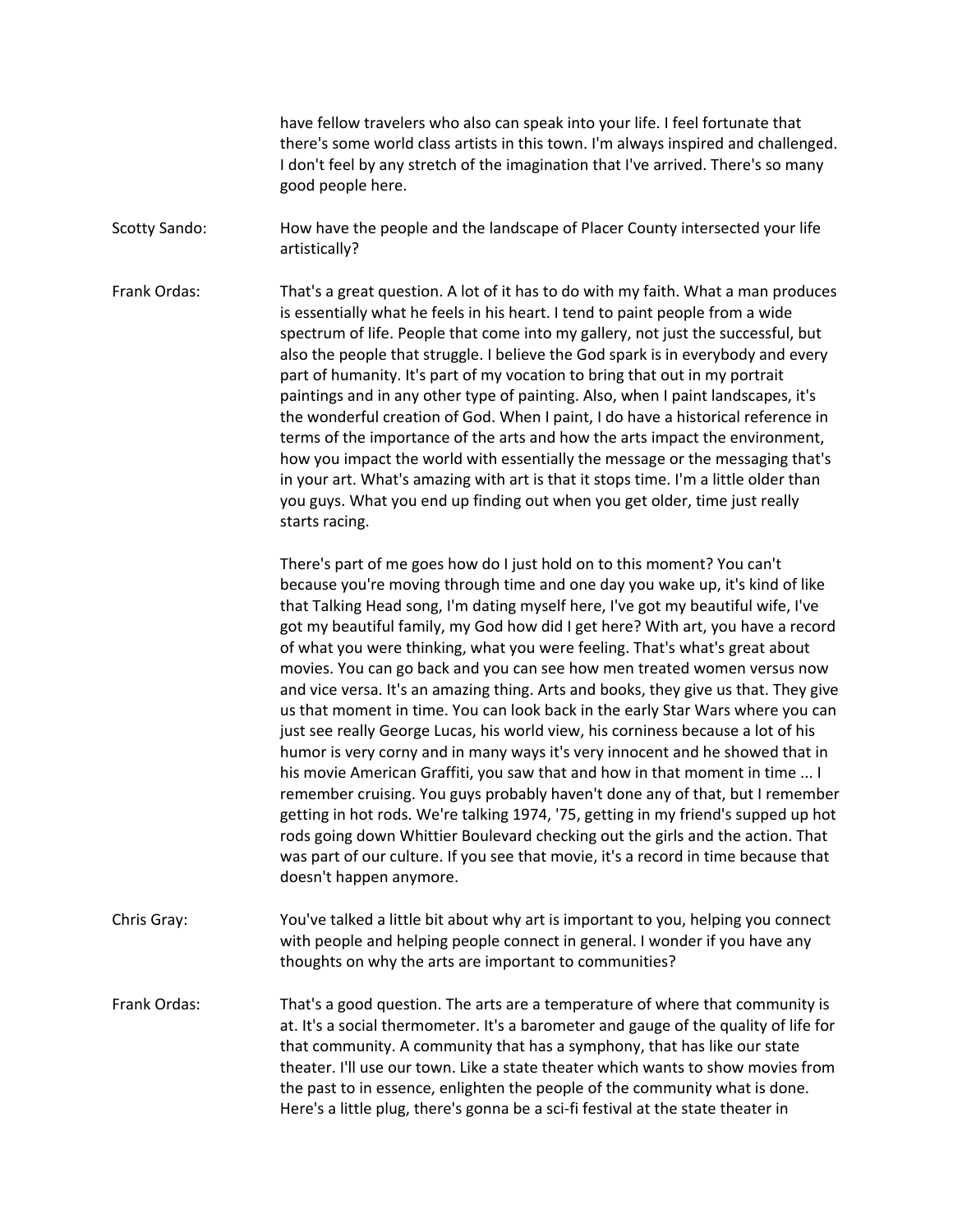|                      | January and I'm gonna be one of the keynote speakers. We're showing some<br>slides of my work at ILM. Stay tuned for that. It gauges how people are involved<br>with the life of their city, that they love it. Anybody that loves their home will<br>naturally want to beautify it with landscaping, with decorations. It's part of the<br>human condition. You want to care of yourself. A community that takes care of<br>itself, takes care of its appearance, clean streets, freshly painted buildings,<br>artwork to be seen, whether they're murals or whether they're sculptures, that<br>shows the healthiness of that community. I think that's why a lot of the<br>communities around here are so healthy because you do have a vibrant sense of<br>self within the public. It's really important for gaging the social thermometer for<br>where people are at. Spiritually as well as physically and mentally.                                                                                                                                                                                                                                                                                                                                                                                                                                                   |
|----------------------|------------------------------------------------------------------------------------------------------------------------------------------------------------------------------------------------------------------------------------------------------------------------------------------------------------------------------------------------------------------------------------------------------------------------------------------------------------------------------------------------------------------------------------------------------------------------------------------------------------------------------------------------------------------------------------------------------------------------------------------------------------------------------------------------------------------------------------------------------------------------------------------------------------------------------------------------------------------------------------------------------------------------------------------------------------------------------------------------------------------------------------------------------------------------------------------------------------------------------------------------------------------------------------------------------------------------------------------------------------------------------|
| Chris Gray:          | You mention landscapes and being inspired by what's around you. What locally<br>in the foothills, maybe the mountains, what are those landscapes that inspire<br>you now?                                                                                                                                                                                                                                                                                                                                                                                                                                                                                                                                                                                                                                                                                                                                                                                                                                                                                                                                                                                                                                                                                                                                                                                                    |
| Frank Ordas:         | I've done paintings going down to the American River. I've had some amazing<br>experiences meeting people down by the [inaudible 00:20:22] especially by the<br>Mount Quarries Bridge known as No Hands Bridge. I also like traveling up to<br>Tahoe. I go up there once a year, stay at a friend's cabin and I enjoy painting<br>Emerald Bay. In many ways I try to capture a mythic quality, the iconic<br>topography of the land. Almost like a postcard. When you go somewhere, you<br>can forget where you've been, but a postcard essentially gives you a<br>remembrance of that time. When I paint something now, my thing that<br>interests me is painting something that spiritually, physically, and emotionally<br>connects with an experience that other people have had to the land that's<br>particular to here in California or to the Southwest. When I paint scenes around<br>Donner Lake, I will use the bridge. I will use looking down at the lake when I'm<br>painting Emerald Bay. It's to give the people that almost subliminal thought of<br>having been there. That's what it's like when I'm there. I still work very<br>cinematically. George Lucas, the people that I've worked with, still inform how I<br>work now. I like creating, for lack of a better term, establishing shots. Things<br>that inform us of our story, our living cinema. |
| Chris Gray:          | I thought it was really cool what he had to say about bringing a cinematic quality<br>to his landscape paintings from Placer County. You can almost see a little ewok<br>poking out from his painting on the No Hands Bridge.                                                                                                                                                                                                                                                                                                                                                                                                                                                                                                                                                                                                                                                                                                                                                                                                                                                                                                                                                                                                                                                                                                                                                |
| <b>Scotty Sando:</b> | How about a Death Star hanging over Lake Tahoe.                                                                                                                                                                                                                                                                                                                                                                                                                                                                                                                                                                                                                                                                                                                                                                                                                                                                                                                                                                                                                                                                                                                                                                                                                                                                                                                              |
| Chris Gray:          | That would be awesome.                                                                                                                                                                                                                                                                                                                                                                                                                                                                                                                                                                                                                                                                                                                                                                                                                                                                                                                                                                                                                                                                                                                                                                                                                                                                                                                                                       |
| <b>Scotty Sando:</b> | It certainly is really cool to have world class artists like Frank living in Placer<br>County. It gives us a much deeper sense of culture and appreciation for our<br>community.                                                                                                                                                                                                                                                                                                                                                                                                                                                                                                                                                                                                                                                                                                                                                                                                                                                                                                                                                                                                                                                                                                                                                                                             |